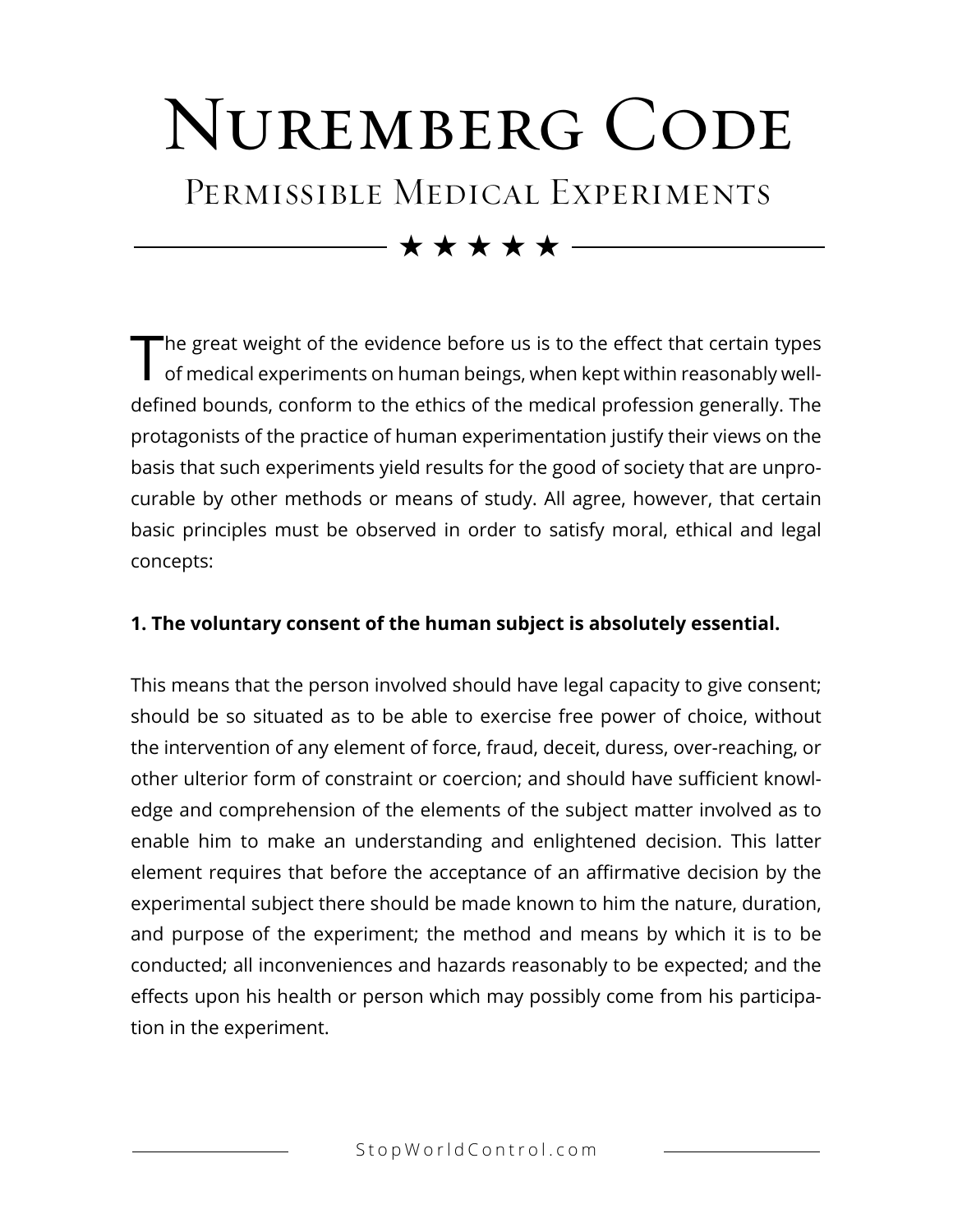The duty and responsibility for ascertaining the quality of the consent rests upon each individual who initiates, directs or engages in the experiment. It is a personal duty and responsibility which may not be delegated to another with impunity.

**2. The experiment** should be such as to yield fruitful results for the good of society, unprocurable by other methods or means of study, and not random and unnecessary in nature.

**3. The experiment** should be so designed and based on the results of animal experimentation and a knowledge of the natural history of the disease or other problem under study that the anticipated results will justify the performance of the experiment.

**4. The experiment** should be so conducted as to avoid all unnecessary physical and mental suffering and injury.

**5. No experiment** should be conducted where there is an a priori reason to believe that death or disabling injury will occur; except, perhaps, in those experiments where the experimental physicians also serve as subjects.

**6. The degree of risk** to be taken should never exceed that determined by the humanitarian importance of the problem to be solved by the experiment.

**7. Proper preparations** should be made and adequate facilities provided to protect the experimental subject against even remote possibilities of injury, disability, or death.

**8. The experiment** should be conducted only by scientifically qualified persons. The highest degree of skill and care should be required through all stages of the experiment of those who conduct or engage in the experiment.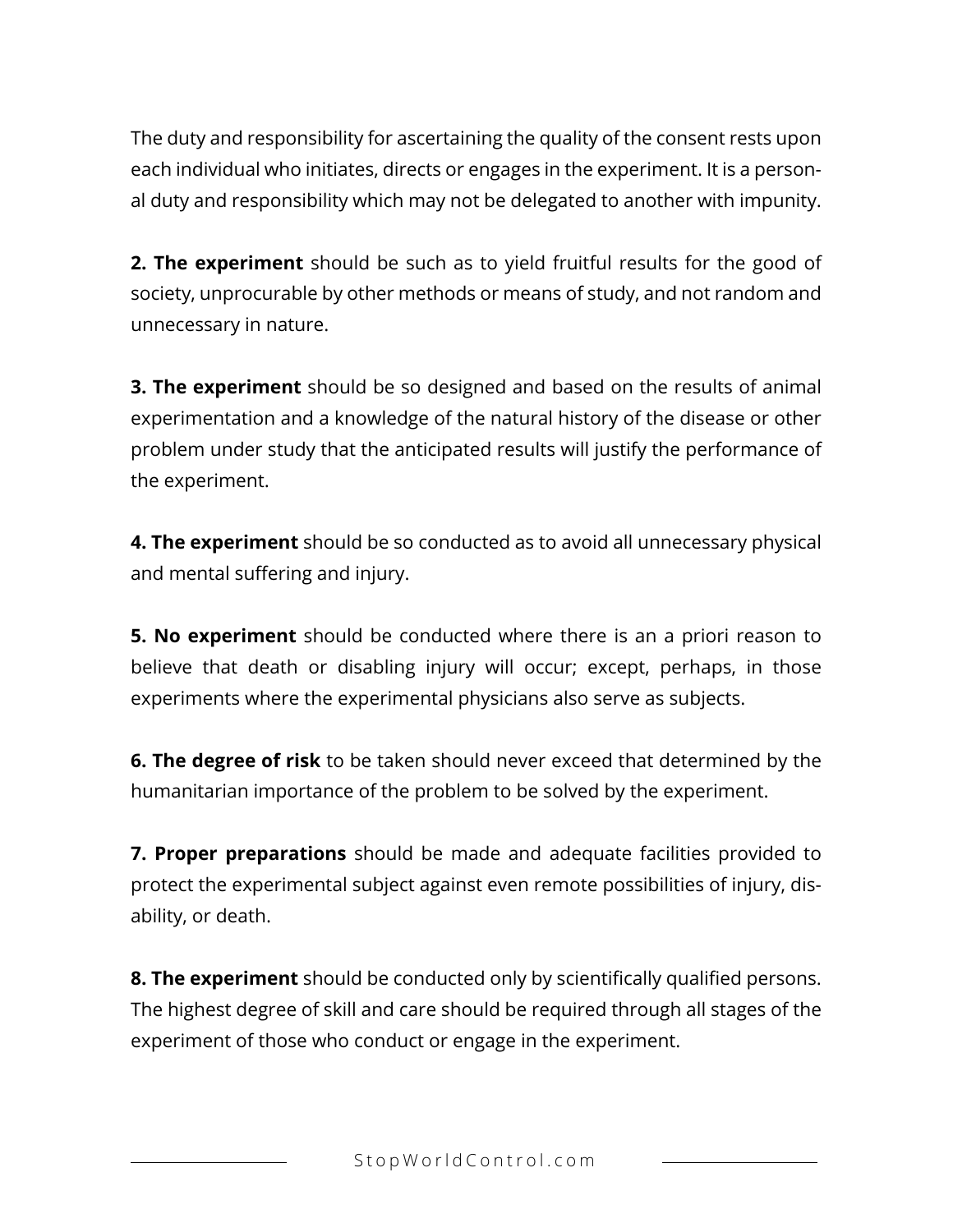**9. During the course** of the experiment the human subject should be at liberty to bring the experiment to an end if he has reached the physical or mental state where continuation of the experiment seems to him to be impossible.

**10. During the course** of the experiment the scientist in charge must be prepared to terminate the experiment at any stage, if he has probably cause to believe, in the exercise of the good faith, superior skill and careful judgment required of him that a continuation of the experiment is likely to result in injury, disability, or death to the experimental subject.

 $\bigodot$  f the ten principles which have been enumerated our judicial concern, of course, is with those requirements which are purely legal in nature  $-$  or which at least are so clearly related to matters legal that they assist us in determining criminal culpability and punishment. To go beyond that point would lead us into a field that would be beyond our sphere of competence. However, the point need not be labored. We find from the evidence that in the medical experiments which have been proved, these ten principles were much more frequently honored in their breach than in their observance. Many of the concentration camp inmates who were the victims of these atrocities were citizens of countries other than the German Reich. They were non-German nationals, including Jews and "asocial persons", both prisoners of war and civilians, who had been imprisoned and forced to submit to these tortures and barbarities without so much as a semblance of trial.

In every single instance appearing in the record, subjects were used who did not consent to the experiments; indeed, as to some of the experiments, it is not even contended by the defendants that the subjects occupied the status of volunteers. In no case was the experimental subject at liberty of his own free choice to withdraw from any experiment. In many cases experiments were performed by unqualified persons; were conducted at random for no adequate scientific reason, and under revolting physical conditions. All of the experiments were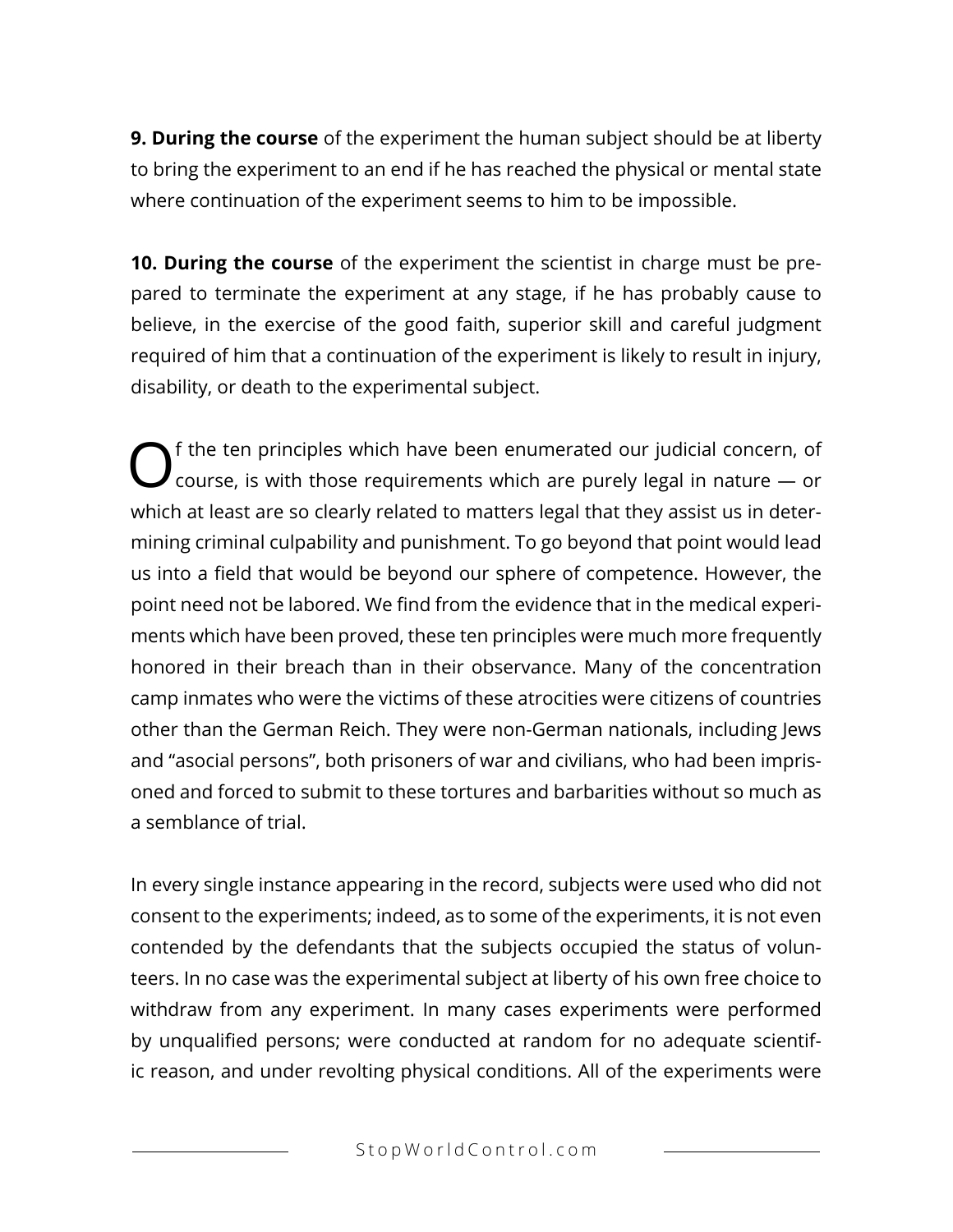conducted with unnecessary suffering and injury and but very little, if any, precautions were taken to protect or safeguard the human subjects from the possibilities of injury, disability, or death. In every one of the experiments the subjects experienced extreme pain or torture, and in most of them they suffered permanent injury, mutilation, or death, either as a direct result of the experiments or because of lack of adequate follow-up care.

Obviously all of these experiments involving brutalities, tortures, disabling injury, and death were performed in complete disregard of international conventions, the laws and customs of war, the general principles of criminal law as derived from the criminal laws of all civilized nations, and Control Council Law No. 10. Manifestly human experiments under such conditions are contrary to "the principles of the law of nations as they result from the usages established among civilized peoples, from the laws of humanity, and from the dictates of public conscience."

Whether any of the defendants in the dock are guilty of these atrocities is, of course, another question. Under the Anglo-Saxon system of jurisprudence every defendant in a criminal case is presumed to be innocent of an offense charged until the prosecution, by competent, credible proof, has shown his guilt to the exclusion of every reasonable doubt. And this presumption abides with the defendant through each stage of his trial until such degree of proof has been adduced. A "reasonable doubt" as the name implies is one conformable to reason — a doubt which a reasonable man would entertain. Stated differently, it is that state of a case which, after a full and complete comparison and consideration of all the evidence, would leave an unbiased, unprejudiced, reflective person, charged with the responsibility for decision, in the state of mind that he could not say that he felt an abiding conviction amounting to a moral certainty of the truth of the charge.